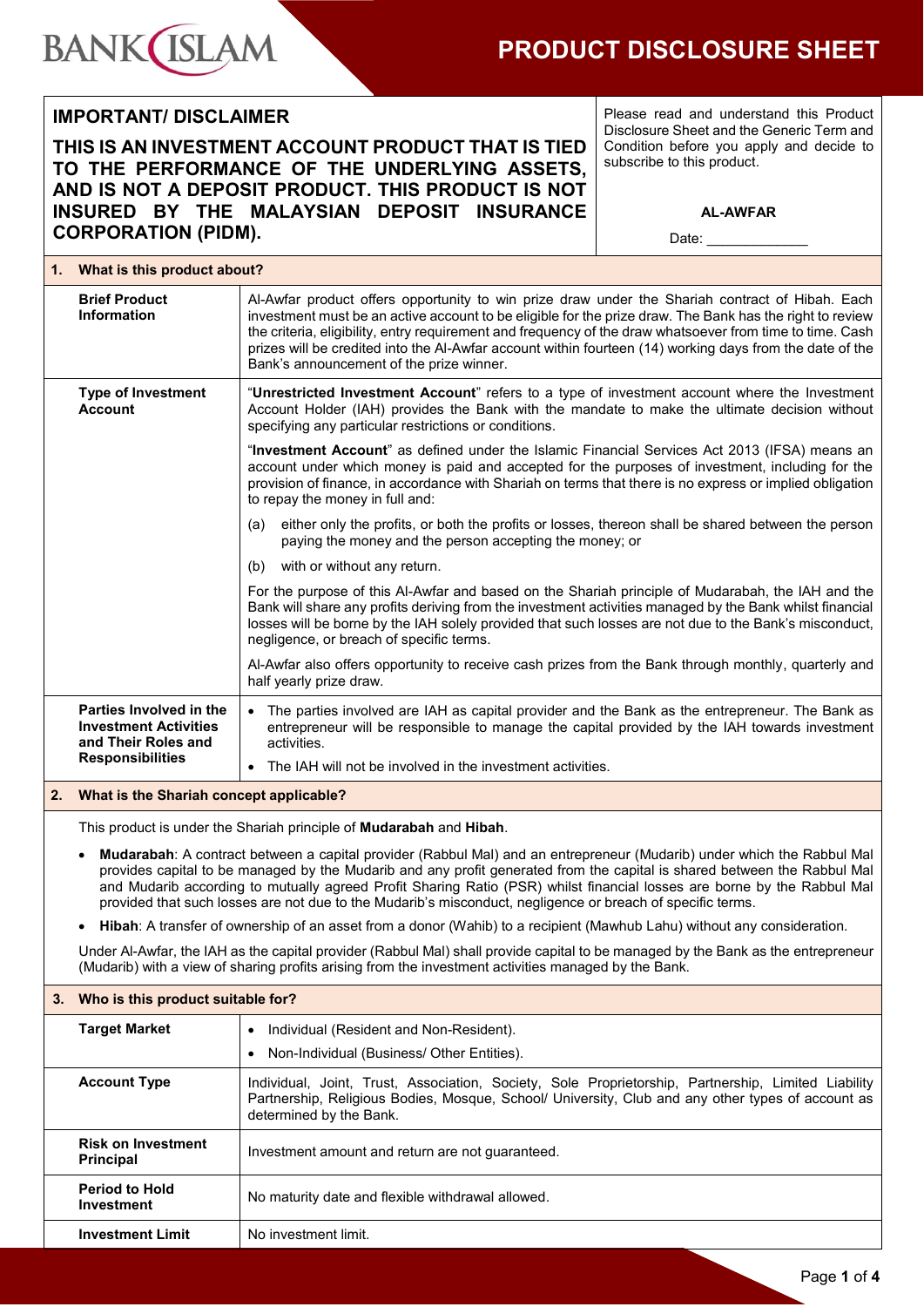# **BANK**(ISLAM

# **PRODUCT DISCLOSURE SHEET**

| 4. | What am I investing in?                                                                                                                                                       |                                                                                                                                                                                                                                   |                                                                                                                                                                                                                                                                                                            |                                                                          |  |
|----|-------------------------------------------------------------------------------------------------------------------------------------------------------------------------------|-----------------------------------------------------------------------------------------------------------------------------------------------------------------------------------------------------------------------------------|------------------------------------------------------------------------------------------------------------------------------------------------------------------------------------------------------------------------------------------------------------------------------------------------------------|--------------------------------------------------------------------------|--|
|    | <b>Investment Objective,</b><br><b>Strategy and Policy</b>                                                                                                                    | <b>Objective</b>                                                                                                                                                                                                                  | To invest in a low risk investment account that encourage savings while having<br>opportunity to win prizes via monthly, quarterly and half yearly draw.                                                                                                                                                   |                                                                          |  |
|    |                                                                                                                                                                               | <b>Strategy</b>                                                                                                                                                                                                                   | Secured retail financial asset.                                                                                                                                                                                                                                                                            |                                                                          |  |
|    |                                                                                                                                                                               | <b>Policy</b>                                                                                                                                                                                                                     | Bank Islam is compliant with regulatory/ statutory requirements for operating its<br>banking business in Malaysia.                                                                                                                                                                                         |                                                                          |  |
|    | <b>Risk Assessment on</b><br>the Performance of the<br><b>Investment Assets</b>                                                                                               | Proactive management of the secured retail financial asset portfolio and quarterly performance reports<br>of the investment portfolio can be viewed via Bank Islam website.                                                       |                                                                                                                                                                                                                                                                                                            |                                                                          |  |
|    | <b>Minimum Initial</b><br><b>Investment Amount</b>                                                                                                                            | RM100.00                                                                                                                                                                                                                          |                                                                                                                                                                                                                                                                                                            |                                                                          |  |
|    | <b>Investment Tenure</b>                                                                                                                                                      | $\bullet$                                                                                                                                                                                                                         | No fixed minimum or maximum tenure.                                                                                                                                                                                                                                                                        |                                                                          |  |
|    |                                                                                                                                                                               | IAH is free to withdraw from or increase investment in the AI-Awfar account. However, a minimum<br>balance of RM50.00 should be maintained in the account.                                                                        |                                                                                                                                                                                                                                                                                                            |                                                                          |  |
|    | <b>Profit Sharing Ratio</b>                                                                                                                                                   |                                                                                                                                                                                                                                   | <b>Profit Sharing Ratio (PSR)</b>                                                                                                                                                                                                                                                                          | Formula:                                                                 |  |
|    | and Calculation                                                                                                                                                               | IAH (%)                                                                                                                                                                                                                           | Bank (%)                                                                                                                                                                                                                                                                                                   | Daily Investment Balance x Gross Rate (%) x PSR (%) x                    |  |
|    |                                                                                                                                                                               | 2                                                                                                                                                                                                                                 | 98                                                                                                                                                                                                                                                                                                         | Number of Days in the Month / 365                                        |  |
|    |                                                                                                                                                                               | Where:                                                                                                                                                                                                                            |                                                                                                                                                                                                                                                                                                            |                                                                          |  |
|    |                                                                                                                                                                               | • Rate = the annual gross rate of return $(P')$ is the rate in which the profit sharing for Mudarabah-<br>based investment is being made. The actual return paid to IAH will be based on the agreed PSR<br>on the prevailing 'R'. |                                                                                                                                                                                                                                                                                                            |                                                                          |  |
|    |                                                                                                                                                                               | $\bullet$                                                                                                                                                                                                                         |                                                                                                                                                                                                                                                                                                            | The gross rate of return changes at every 16 <sup>th</sup> of the month. |  |
|    |                                                                                                                                                                               | <b>Illustration:</b>                                                                                                                                                                                                              |                                                                                                                                                                                                                                                                                                            |                                                                          |  |
|    |                                                                                                                                                                               | Date of Account Opened                                                                                                                                                                                                            |                                                                                                                                                                                                                                                                                                            | 1 June 2021                                                              |  |
|    |                                                                                                                                                                               |                                                                                                                                                                                                                                   | Date of Month End<br>30 June 2021<br>Ξ<br>Number of Days in the Month<br>30 days<br>$=$                                                                                                                                                                                                                    |                                                                          |  |
|    |                                                                                                                                                                               | Gross Rate                                                                                                                                                                                                                        | Average Daily Balance for the Month<br>RM10,000 (assumption)<br>$\equiv$                                                                                                                                                                                                                                   |                                                                          |  |
|    |                                                                                                                                                                               | Profit Sharing Ratio                                                                                                                                                                                                              | 3%<br>$=$<br>2:98<br>$=$                                                                                                                                                                                                                                                                                   |                                                                          |  |
|    |                                                                                                                                                                               | <b>Profit Proceeds</b>                                                                                                                                                                                                            |                                                                                                                                                                                                                                                                                                            | RM10,000 x 3% x 2% x 30/365<br>$=$<br>= RM0.49                           |  |
|    |                                                                                                                                                                               | terms and conditions.                                                                                                                                                                                                             | Note: The above is for illustration purposes only. Profit and charges may vary and subject to the Bank's                                                                                                                                                                                                   |                                                                          |  |
|    | <b>Profit Payment Method</b>                                                                                                                                                  |                                                                                                                                                                                                                                   | Profit will be credited into IAH's account every month end or upon closing of the account.                                                                                                                                                                                                                 |                                                                          |  |
|    | <b>Key Terms and</b><br><b>Conditions</b>                                                                                                                                     | If the account is used to facilitate Cash Line-i Facility, the minimum balance requirement is not<br>$\bullet$<br>applicable and zero balance is allowed.                                                                         |                                                                                                                                                                                                                                                                                                            |                                                                          |  |
|    |                                                                                                                                                                               | $\bullet$                                                                                                                                                                                                                         | Special Terms for facilitation of Cash Line-i Facility can be referred below.                                                                                                                                                                                                                              |                                                                          |  |
|    | <b>Special Terms for</b><br><b>Facilitation of Cash</b><br>Line-i                                                                                                             | product:                                                                                                                                                                                                                          | If the account is used to facilitate Cash Line-i Facility, below are the special terms outlined for this                                                                                                                                                                                                   |                                                                          |  |
|    |                                                                                                                                                                               | Mudarabah contract will cease when the account balance is zero;<br>(a)                                                                                                                                                            |                                                                                                                                                                                                                                                                                                            |                                                                          |  |
|    |                                                                                                                                                                               | Upon existence of available balance in the account, the Mudarabah contract is reactivated by<br>(b)<br>placement of money; and                                                                                                    |                                                                                                                                                                                                                                                                                                            |                                                                          |  |
|    |                                                                                                                                                                               | (c)                                                                                                                                                                                                                               | The contracted PSR that has been mutually agreed between IAH and the Bank will be applicable<br>on the available balance in the account.<br>Note: If you need further information regarding Cash Line-i Facility, please refer to the respective Cash<br>Line-i Facility's Product Disclosure Sheet (PDS). |                                                                          |  |
|    |                                                                                                                                                                               |                                                                                                                                                                                                                                   |                                                                                                                                                                                                                                                                                                            |                                                                          |  |
| 5. |                                                                                                                                                                               | What are the possible outcomes of my investment?                                                                                                                                                                                  |                                                                                                                                                                                                                                                                                                            |                                                                          |  |
|    | The IAH may gain from the positive performance of the dedicated secured retail financial asset portfolio as a result of the increased                                         |                                                                                                                                                                                                                                   |                                                                                                                                                                                                                                                                                                            |                                                                          |  |
|    | in the accrual profit earned. The IAH may lose any part of or all of his/ her investment in case of failure of the underlying investment<br>portfolio to perform as expected. |                                                                                                                                                                                                                                   |                                                                                                                                                                                                                                                                                                            |                                                                          |  |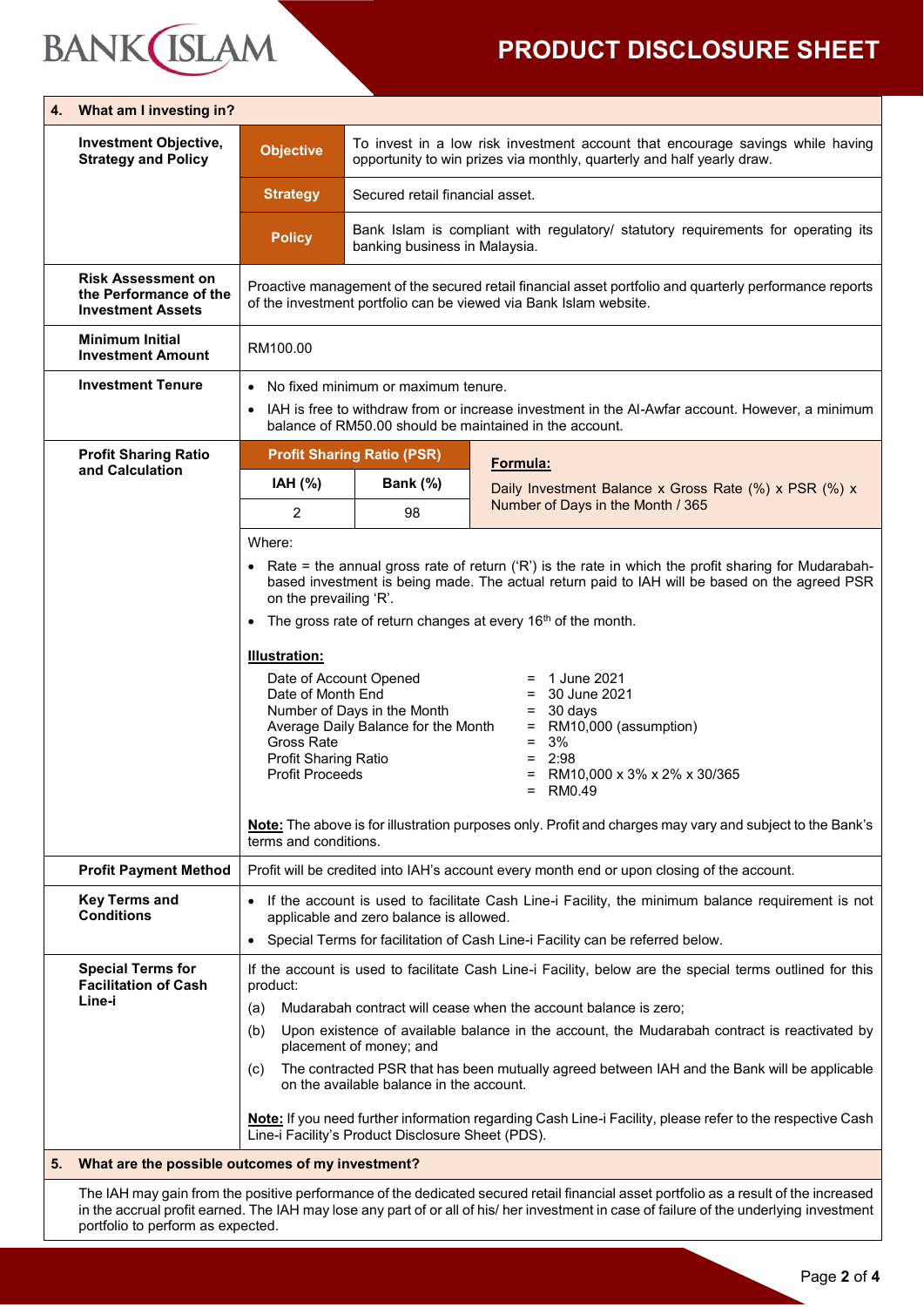# **PRODUCT DISCLOSURE SHEET**

| AL-AWFAR FUND 1 - PAST FIVE (5) YEARS PERFORMANCE TREND |                    |                |                |  |  |
|---------------------------------------------------------|--------------------|----------------|----------------|--|--|
| Year                                                    | Fund Size (RM'000) | <b>ROA</b> (%) | <b>ROI</b> (%) |  |  |
| Dec 2016                                                | 1,516,843          | 6.39           | 0.13           |  |  |
| Dec 2017                                                | 1,986,005          | 5.36           | 0.11           |  |  |
| Dec 2018                                                | 2,413,645          | 5.08           | 0.11           |  |  |
| Dec 2019                                                | 2,880,046          | 4.78           | 0.10           |  |  |
| Dec 2020                                                | 4.446.643          | 3.74           | 0.06           |  |  |

#### **Note:**

ROA – Return on Assets ROI – Return on Investment

**BANK ISLAM** 

**Important Notice:** The above ROA is based on past performance. Past performance of the investment is not an indication of its future performance.

#### **6. What are the key risks associated with this product?**

The Bank will apply risk management controls over portfolio, legal and operational activities; including asset allocation, liquidity adherence to investment objective and parameters, valuation, monitoring performance and others as per guided in the Bank Negara Malaysia (BNM)'s Investment Account Policy. Notwithstanding the above, in times of adversity in the markets, the Bank may manage its asset allocation to safeguard the investment portfolio provided that such investment is within the investment objectives of the fund.

As such, you are advised to carefully consider all risk factors before making an investment decision. IAH will be exposed to the following risks:

- (a) **Market Risk**: refers to the potential impact of adverse price movements (e.g. profit rate, foreign exchange rates or equity prices, where applicable) on the economic value of an asset.
- (b) **Credit Risk**: refers to the potential that the Bank fails to meet its obligations to IAH in accordance with agreed terms and conditions.
- (c) **Liquidity Risk**: refers to the potential loss arising from the liquidity risk for IAH where there shall be lesser return and possible capital erosion or loss.
- (d) **Operational Risk**: refers to the potential loss resulting from inadequate or failed internal processes, people and systems or external events.
- (e) **Legal Risk**: IAH should ensure that, in entering into this investment it is not in breach of any laws, regulations, contractual or any other legal limitations that may apply to investors. This investment is issued subject to all applicable laws, regulations and guidelines. In the event of change in such laws, regulations or guidelines, Bank Islam may be obliged to change some or all the terms and conditions of the investment, including the possibility of an early termination.
- (f) **Shariah Non-Compliance Risk**: refers to the possible failures to meet the obligation to Shariah principles or in other words, possible incidences of Shariah non-compliances.

#### **7. What are the fees and charges involved?**

| <b>Type of Charge</b>        | <b>Charges</b>                                                                          | <b>Rate / Amount</b>                                                                      |
|------------------------------|-----------------------------------------------------------------------------------------|-------------------------------------------------------------------------------------------|
| <b>Request for Statement</b> | Per page                                                                                | RM5.00                                                                                    |
| Early Closure of Account     | Within 3 months                                                                         | RM20.00                                                                                   |
| Dormant Account              | With balances up to RM5.00                                                              | Account will be closed and the balance will be<br>absorbed by the Bank as service charge. |
| Other Fees and Charges       | Please refer to the Bank's website for the products/ services related fees and charges. |                                                                                           |

**Note:** The IAH agrees that the Bank shall be entitled to charge a fee for any of its services provided to the IAH at the rates imposed by the Bank (as approved by BNM and subject to Shariah rules and principles) and as set out in the PDS and/or the Bank's website.

#### **8. What is the valuation strategy adopted, its frequency and where does it published?**

Valuation will be carried out at minimum on monthly basis in line with the recognition and measurement criteria of the applicable Malaysian Financial Reporting Standards (MFRS). IAH will be able to obtain information pertaining to the investment account from Bank Islam's website at [www.bankislam.com.](http://www.bankislam.com/)